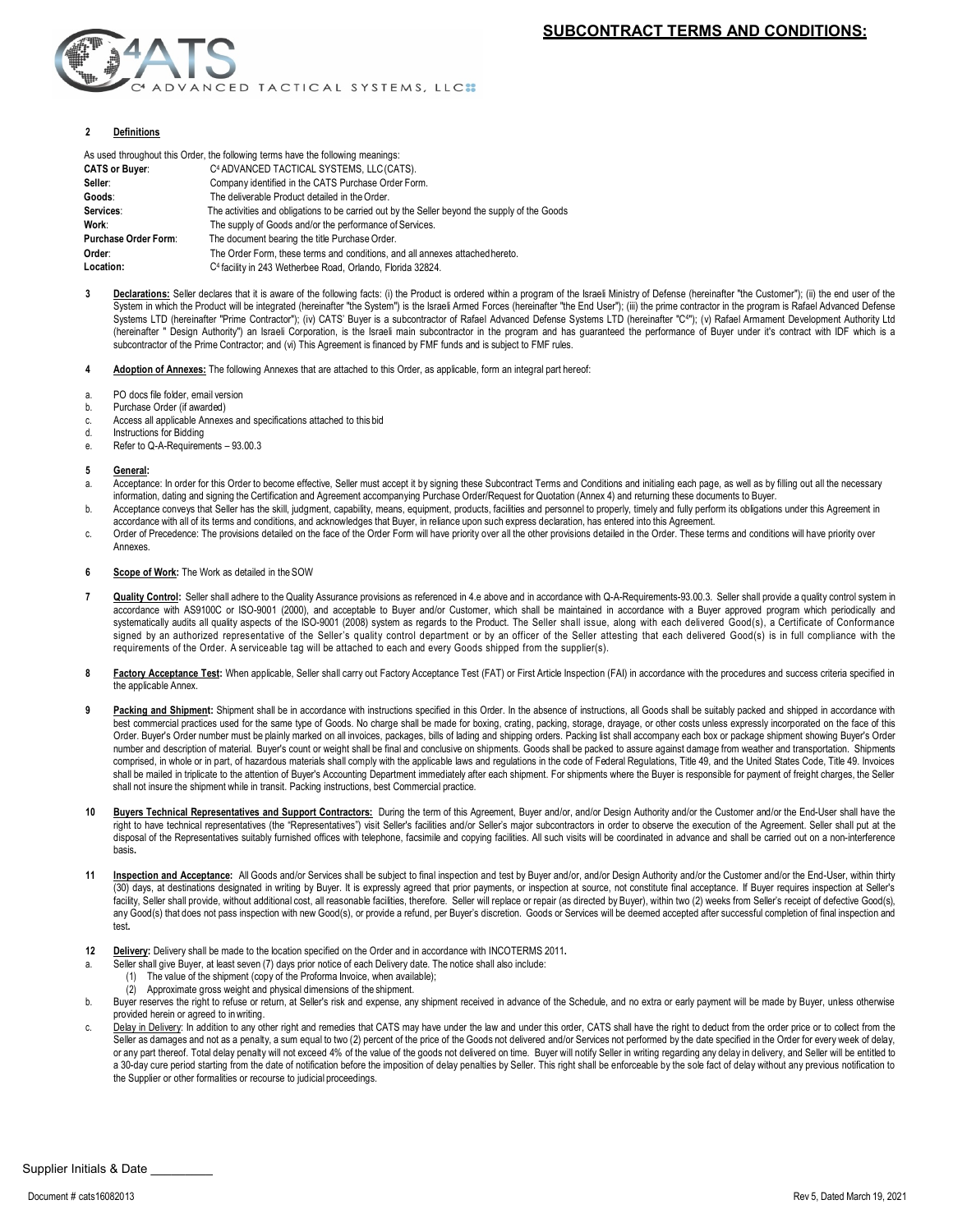## **13 Warranty:**

- Seller warrants that all Goods shall have marketable title and will conform to applicable specifications, drawings, samples and/or other descriptions given, be free from defects in material, workmanship, and design and suitable for the purposes intended by Buyer as disclosed to Seller, for a period of twelve (12) months from the time each Good is delivered to the End User, or for a total period of twenty-four (24) months from delivery to Buyer, whichever is shorter. Warranty period for latent defects is five (5) years from Acceptance. No approval of any design by Buyer furnished by Seller shall constitute a waiver by Buyer of Seller's obligations hereunder. Upon notice of any defect, Seller shall repair or replace, according to Buyer's discretion, any defective Good(s). Repair or replacement shall be carried out within a maximum period of two (2) weeks starting from the date of Sellers receipt of defective unit and ending when Buyer receives and accepts the repaired/replaced Good(s). The warranties of Seller shall run to Buyer and/or its customers and/or the end-user, and shall survive inspections, acceptance and payment. Seller shall bear all expenses whatsoever concerning the fulfillment of the warranty provisions.
- b. The Warranty Period (applicable to the repair) will automatically be extended for a period equal to the period commencing with the date of notice of a defect and ending with the acceptance by Buyer of the repaired or replaced Good(s). In no event shall the remaining Warranty period be less than six (6) months.
- c. Documentation and/or data supplied by Seller shall be complete, accurate, up-to-date, and free from errors and/or defects and/or omissions and shall enable Buyer to successfully integrate and/or operate and/or maintain the Goods and any unit thereof.
- d. If a defective or faulty hardware part and/or installation is repaired three (3) times as a result of similar or connected failures by the Seller during the warranty period, the Seller shall be liable to replace it with a new part and it shall not be entitled to repair it again unless it obtains prior written approval to do so from the Buyer.
- e. Upon notice of any error or defect in the documentation and/or data, the Seller shall within 10 (ten) days from the date of submission of notice, provide Buyer with proper documentation. In the event that the documentation and/or data incorporate information supplied by a third party, said information shall be supplied in the original form.
- 14 Changes: Buyer reserves the right, at any time, by written notice to, whether in whole or in part, make changes to this Order. Any difference in price and/or time for performance resulting from such change, whether by way of increase or decrease, will be equitably adjusted as mutually agreed to between Seller and Buyer and the Order modified in writing accordingly; provided any such claim by Seller. and the amount thereof, shall be made in writing within 10 calendar days from receipt by Seller of notice of change or be conclusively deemed waived; and provided further that nothing contained herein shall excuse Seller from proceeding with its performance under the Order aschanged.

### **15 Rights in Data and Know-How:**

- a. Seller shall be entitled to use Buyer Data and the Program Data (collectively the "Data") for the purpose of performing this Order only and for no other purpose. The Data shall be clearly marked as Buyer's property and shall be separately segregated from items owned by the Seller. The Seller shall maintain the Data in confidence and shall not disclose and/or transfer and/or reveal the Data to any third party. Seller may make available the Data only to those of its employees who have a "need to know" in connection with the performance of the Order.
- b. Any information proprietary to Seller and disclosed in the Goods and documentation furnished to Buyer or Services performed shall be deemed to have been disclosed as part of the consideration hereof and Buyer shall have the right to use same for any purpose and for any reason as Buyer may deem necessary and/or fit as if such information were Buyer Data.
- c. Seller shall not, without prior written consent of the Buyer, make any disclosure, news release or public announcement, denial or confirmation of same, of any part of the subject matter of this Order or in any manner advertise or publish the fact that Seller has supplied or contracted to supply to Buyer the Goods mentioned herein except as may be required to perform this Order.
- d. The provisions of this Article shall survive the termination or expiration of the Order.

#### **16 Termination:**

- a. For Convenience. In the event of Buyer's termination, in whole or in part, of this Agreement, including but not limited to any reduction in quantity of Deliverables, Buyer's liability to seller for terminated and un terminated parts of this Agreement, shall not exceed the applicable percentage which appears in Annex 8 for a termination at any given point in time, less the aggregate of all payments which have been made to Seller until such point in time or which would have been made, had Seller met the contractual Delivery Schedule, (relevant only for Deliverables not terminated). For such non terminated Deliverables, Seller shall deliver and Buyer shall pay in accordance with the provisions of this Agreement, as if it has not been subject to termination. In order to receive any (termination) payment: (a) Seller must provide copies of all material purchase orders (POs) related to the RSTM and must have received those materials in good condition; (b) Goods must be inspected and accepted by CATS. (c) Seller must provide Proof of Delivery (PoD) to CATS. Once the above conditions are met, the materials will become the property of CATS. In the event that applicable POs total less than \$150,000, CATS will pay only the actual amount of the POs. Under no circumstances will the termination liability exceed the Order amount.
- b. For Default. Time is of the essence for this Order. In the event of any breach of any of the terms of this Order by Seller, or in the event of any proceeding by or against Seller in bankruptcy or insolvency or for appointment of any receiver or trustee or any general assignment for the benefit of creditors, Buyer may, in addition to any other remedy it may have in law or equity, without any liability to Seller on account thereof, by written notice, terminate all or any part of this Order, procure the Goods or Service(s) elsewhere and Seller shall be liable to pay Buyer any and all excess costs and damages caused to Buyer as a result thereof.
- 17 Stop Work: Buyer may, at any time, by written instruction to Seller, require Seller to stop immediately all or any part of the Work called for by this Order for a period of up to 90 (ninety) days after the stop work order is submitted to Seller and for any further period to which the Parties may agree. Any such stop work order shall be specifically identified as a stop work order issued pursuant to this clause. Upon receipt of a stop work order, Seller shall forthwith comply with its terms and take all reasonable steps to minimize the costs allocable to the work covered by the stop work order during the period of work stoppage. Within a period of 90 (ninety) days after a stop work order is submitted to the Seller, or within any extension of that period to which the Parties have agreed, Buyer shall either: Cancel the stop work order; or terminate the Order or any part thereof by reason of Seller's default or for Buyer's convenience in accordance with the applicable provisions of this Order. If a stop work order issued by Buyer is canceled or the period of the stop work order or any extension thereof expires, Seller shall resume work.
- 18 Prices and Payment Terms: Seller by acknowledging this Order represents that its prices as stated herein are no greater than those charged any other of its customers for the same Goods or Services in like quantities; include all applicable taxes, customs and duties; will remain fixed for the entire period of performance/delivery. Terms of payment will be as specified in the Order.
- 19 Optional Procurement: Buyer has the option to procure, and Seller has right of first refusal for, an additional xx –yy serial production units at the same unit price and conditions of this Order. This option shall remain valid and in effect untilDD/MM/YYYY.
- 20 Record Retention: Seller shall retain all records that may require future reference for any reason for a minimum of 7 years, or as stated by Buyer. Inspection data, test data, outside process data, and all data applicable to this Order.
- **21 New Materials:** Seller Warrants that the delivered Goods and any part thereof, will be new and not used or reconditioned.

#### **22 Indemnity:**

- a. Seller acknowledges that the Goods being manufactured under this Order are pursuant to detailed specifications furnished by Buyer. Furthermore, while the Seller is designing the Goods per Buyer furnished specifications, Seller hereby confirms that it has not and will not knowingly infringe upon any third party's intellectual property rights in the process. Seller shall defend, hold harmless and indemnify Buyer from and against any allegation, claim, liability, demand, suit or the like pertaining to any wrong-doing by Seller, should it be determined that Seller knowingly infringed upon any third party's intellectual property rights.
- b. The provisions of this article shall survive the termination or expiration of the Order.
- 23 Subcontracting: Sub-Contractors who take part in performing Seller's obligations pursuant to the provisions of this Agreement (hereinafter: "The Sub-Contractors"), as well as their scope of work will be brought to the Buyer attention in advance. Primary Sub-Contractors require the Buyer's advance and written approval. (Primary Sub-Contractors means a US sub-contractor whereby the purchase from it was financed by FMF funds and who received from the Seller an order for a sum exceeding 500,000 Dollars or whose approval was required pursuant to the US FMF rules).
- 24 **Assignment:** In entering into this Order, Buyer is relying on the expertise and reputation of Seller. The obligations set forth herein are personal in nature. Seller may not assign its rights and obligations under the Order, including without limitation, claims for money due and/or money damages for non-performance. A change of control of Seller shall constitute an impermissible assignment. Any attempted assignment shall be void. The above notwithstanding, Buyer may assign this Agreement to its parent company and/or to a subsidiary thereof.
- 25 Insurance: Seller shall, at its own expense, provide and maintain during the entire performance of this Agreement adequate levels of workers' compensation, employer's liability, general public liability, product and completed operations liability, comprehensive automobile liability (bodily injury and property damage) insurance and such other insurance as Seller may specifically require to have under this Agreement.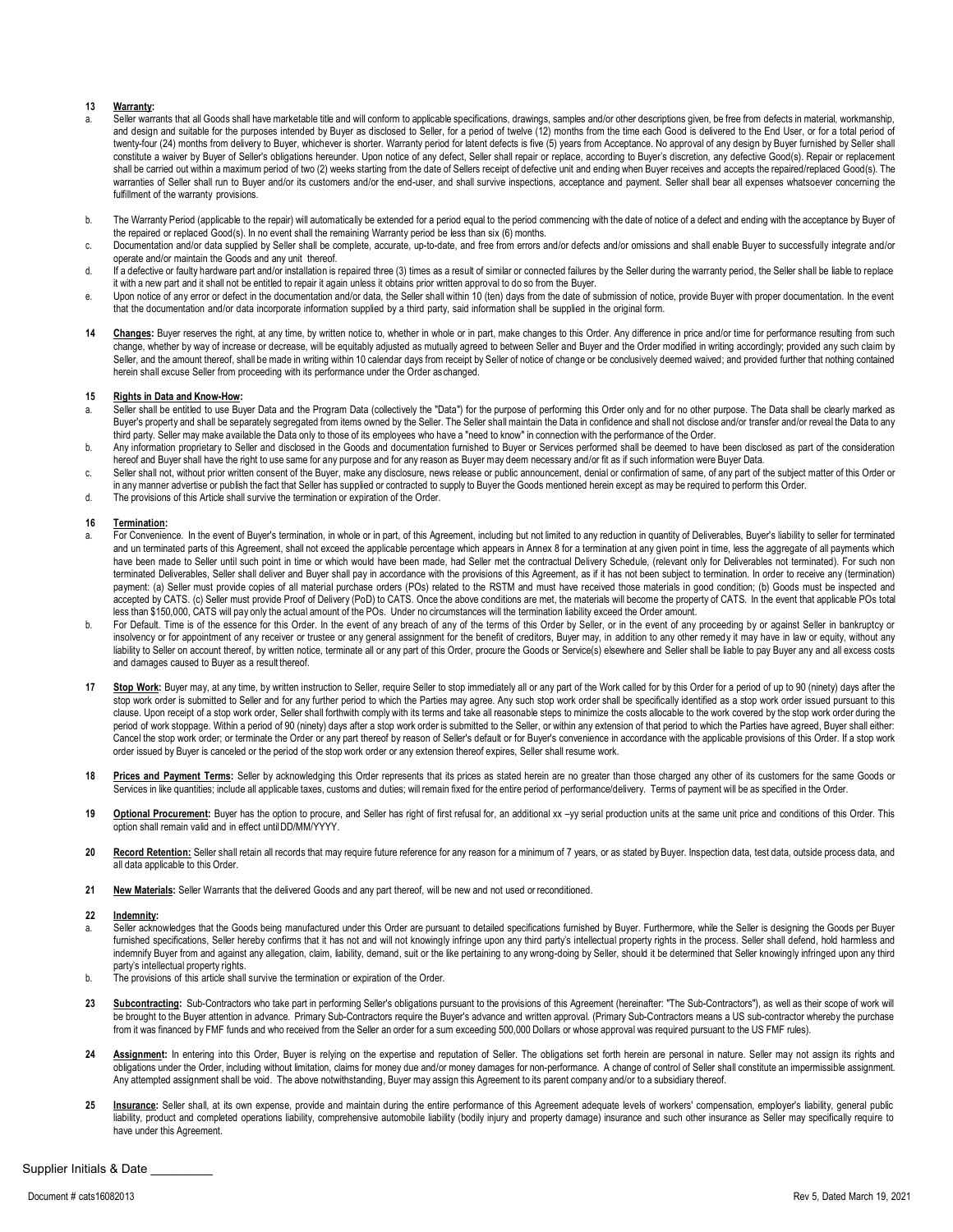26 Support After Termination or Expiration: Seller agrees that for the term of this Agreement as well as for a period of five (5) years after termination of the Warranty Period for the last Deliverable Item (the "Support Period"), it shall retain under its control technical personnel who are experts in the, manufacture and trouble-shooting of the Deliverables. Such personnel shall be available to render technical assistance to Buyer upon request. Such technical assistance, which will be limited to assistance by telephone, fax or correspondence, shall be supplied during Seller's normal business hours. In addition, Seller shall notify Buyer by written notice immediately upon receipt of discontinuance notification from an original component manufacturer. The Seller shall provide the Buyer with sufficient data and information to facilitate "Last Buy" action by Buyer from the original manufacturer.

27. US Government Approvals and Export Licenses: Buyer shall be responsible for obtaining any necessary export licenses to assure full compliance with the U.S. International Traffic in Arms Regulations (ITAR).

28. Force Majeure: If a Force Majeure results in any delay of this Order by more than 60 (sixty) days, Buyer may terminate this Order in whole or in part and the provisions of Article 12 ("Termination for Convenience") shall apply except that Seller shall not be entitled to any profit for such termination.

29. Waiver: No waiver by Buyer of any terms or conditions of this Order, shall be or be construed to be a continuing waiver, nor deprive Buyer of the right to reassert or rely upon any such Goods or conditions thereafter.

30. Venue and Governing Law: This Order shall be deemed to have been executed in Orlando, Florida, and shall be governed by the laws of the State of Florida, and applicable Federal Laws of the United States.

31. Miscellaneous: Warranty, pricing, offset, special tooling, indemnity, non-disclosure, and venue and governing law provisions shall survive the term of this Order. Paragraph headings are for reference purposes only. Should any provision of this Order be determined to be unenforceable or unlawful, the remaining provisions of this Order shall remain in full force and effect.

ACCEPTED AND AGREED TO:

(Type Subcontractor Name)

By: (Signature)

(Type Name)

(Title)

(Date)

Supplier Initials & Date